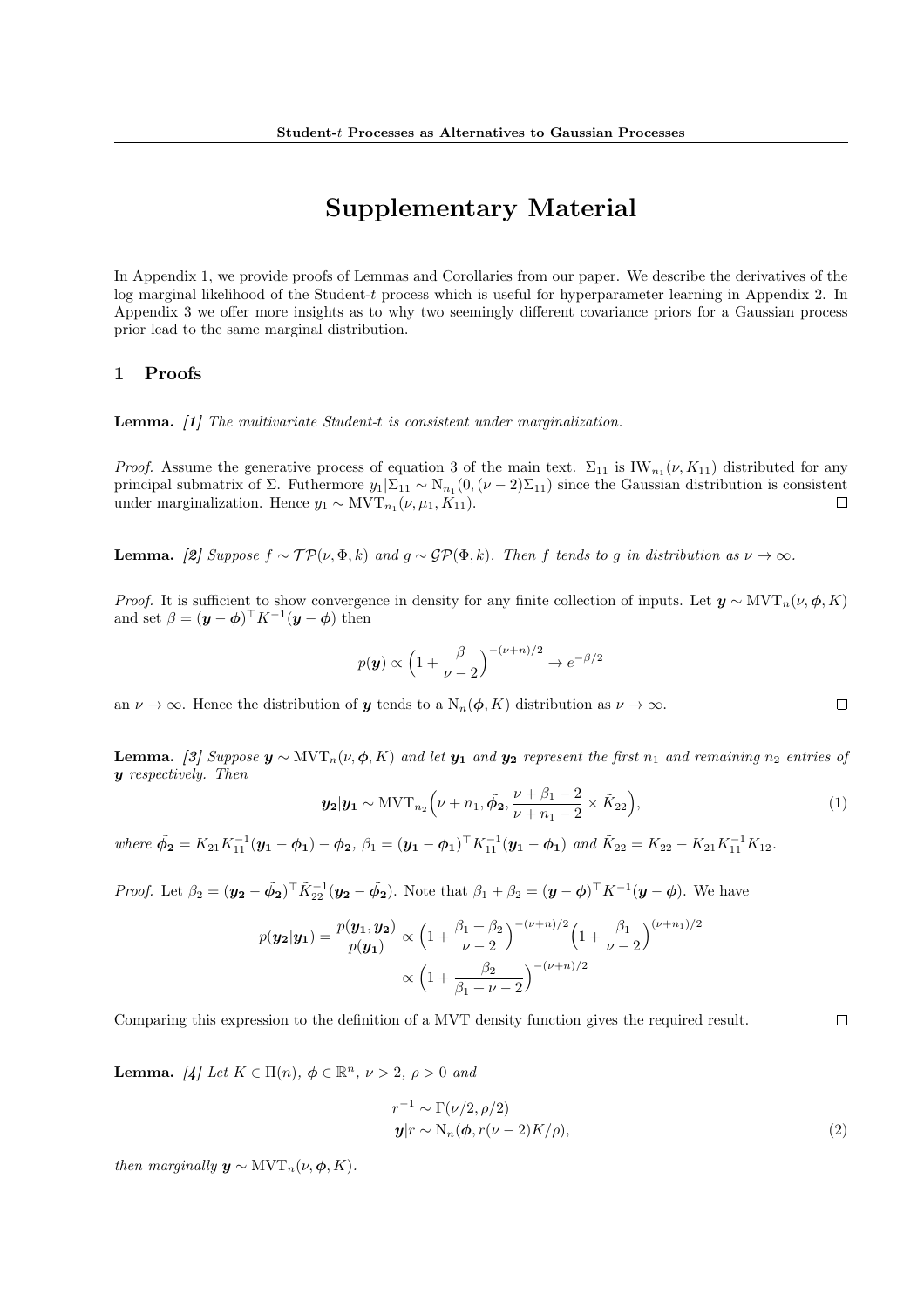*Proof.* Let  $\beta = (\mathbf{y} - \phi)^{\top} K^{-1} (\mathbf{y} - \phi)$ . We can analytically marginalize out the scalar r,

$$
p(\mathbf{y}) = \int p(\mathbf{y}|r)p(r)dr \propto \int \exp\left(-\frac{\rho\beta}{2(\nu-2)r}\right)r^{-\frac{n}{2}}\exp\left(-\frac{\rho}{2r}\right)r^{-\frac{(\nu+2)}{2}}dr
$$

$$
\propto \left(1 + \frac{\beta}{\nu-2}\right)^{-\frac{(\nu+n)}{2}} \int \exp\left(-\frac{1}{2r}\right)r^{-\frac{(\nu+n+2)}{2}}dr
$$

$$
\propto \left(1 + \frac{\beta}{\nu-2}\right)^{-\frac{(\nu+n)}{2}}
$$

Hence  $y \sim \text{MVT}_n(\nu, \phi, K)$ . Note the redundancy in  $\rho$ . Without loss of generality, let  $\rho = 1$ .

Corollary. [7] Suppose  $\mathcal{Y} = \{y_i\}$  is an elliptical process. Any finite collection  $\mathbf{z} = \{z_1, ..., z_n\} \subset \mathcal{Y}$  has an analytically representable density if and only if  $Y$  is either a Gaussian process or a Student-t process.

 $\Box$ 

*Proof.* By Theorem 6, we need to be able to analytically solve  $\int p(z|r)p(r)dr$ , where  $z|r \sim N_n(\mu, r\Omega\Omega^{\top})$ . This is possible either when r is a constant with probability 1 or when  $r \sim \Gamma^{-1}(\nu/2, 1/2)$ , the conjugate prior. These lead to the Gaussian and Student-t processes respectively.  $\Box$ 

## 2 Marginal Likelihood Derivatives

Being able to analytically compute the derivative of the likelihood with respect to the hyperparameters is useful for hyperparameter learning e.g. maximum likelihood or Hamiltonian (Hybrid) Monte Carlo.

$$
\log p(\mathbf{y}|\nu, K_{\theta}) = -\frac{n}{2}\log((\nu-2)\pi) - \frac{1}{2}\log(|K_{\theta}|) + \log\left(\frac{\Gamma(\frac{\nu+n}{2})}{\Gamma(\frac{\nu}{2})}\right) - \frac{(\nu+n)}{2}\log\left(1+\frac{\beta}{\nu-2}\right),
$$

where  $\beta = (\mathbf{y} - \boldsymbol{\phi})^\top K_{\theta}^{-1}(\mathbf{y} - \boldsymbol{\phi})$  and its derivative with respect to a hyperparameter is

$$
\frac{\partial}{\partial \theta} \log p(\mathbf{y}|\nu, \phi, K_{\theta}) = \frac{1}{2} \text{Tr}\bigg( \bigg( \frac{\nu + n}{\nu + \beta - 2} \boldsymbol{\alpha} \boldsymbol{\alpha}^{\top} - K_{\theta}^{-1} \bigg) \frac{\partial K_{\theta}}{\partial \theta} \bigg),
$$

where  $\boldsymbol{\alpha} = K_{\theta}^{-1}(\boldsymbol{y}-\boldsymbol{\phi})$ . We may also learn  $\nu$  using gradient based methods and the following derivative

$$
\frac{\partial}{\partial \nu} \log p(\mathbf{y}|\nu, K_{\theta}) = -\frac{n}{2(\nu - 2)} + \psi\left(\frac{\nu + n}{2}\right) - \psi\left(\frac{\nu}{2}\right)
$$

$$
-\frac{1}{2} \log\left(1 + \frac{\beta}{\nu - 2}\right) + \frac{(\nu + n)\beta}{2(\nu - 2)^2 + 2\beta(\nu - 2)}\tag{3}
$$

where  $\psi$  is the digamma function.

#### 3 More Insight Into the Inverse Wishart Process and Inverse Gamma Priors

As a reminder, we define a Wishart distribution as follows

**Definition.** A random  $\Sigma \in \Pi(n)$  is Wishart distributed with parameters  $\nu > n-1$ ,  $K \in \Pi(n)$  and we write  $\Sigma \sim W_n(\nu, K)$  if its density is given by

$$
p(\Sigma) = c_n(\nu, K) |\Sigma|^{(\nu - n - 1)/2} \exp\left(-\frac{1}{2} \text{Tr}\left(K^{-1} \Sigma\right)\right),\tag{4}
$$

where  $c_n(\nu, K) = (|K|^{\nu/2} 2^{\nu n/2} \Gamma_n(\nu/2))$ <sup>-1</sup>.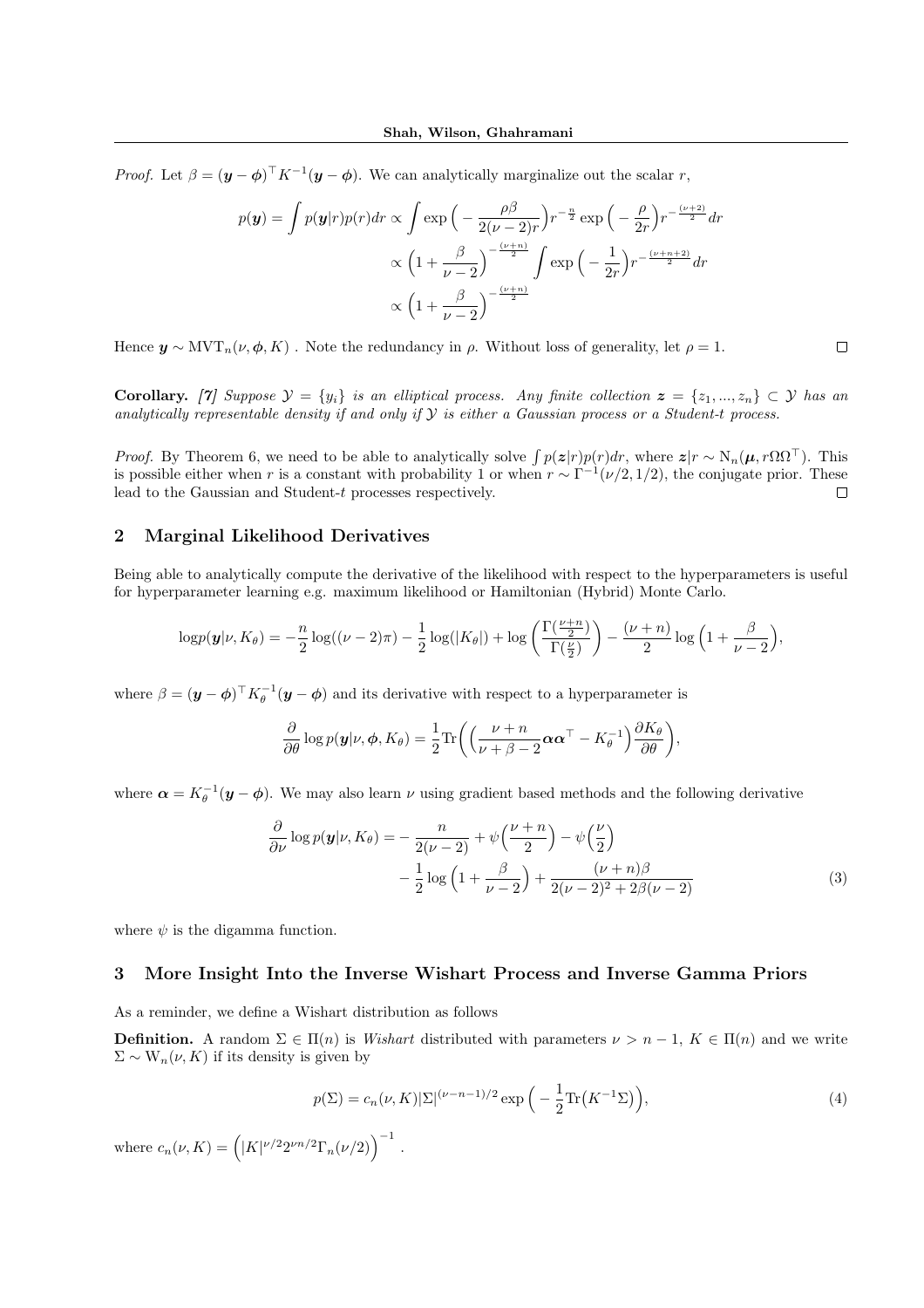#### 3.1 The Multivariate Gamma Function

The function in the normalizing constant of the Wishart distribution is called the multivariate gamma function and is defined as follows

**Definition.** The *multivariate gamma function*,  $\Gamma_n(.)$ , is a generalization of the gamma function defined as

$$
\Gamma_n(a) = \int_{S>0} |S|^{a - (n+1)/2} \exp(-\operatorname{Tr}(S)) dS
$$
 (5)

where  $S > 0$  means S is positive definite.

In the following lemma we illustrate an explicit relationship between the multivariate gamma function and the gamma function.

## Lemma.  $[A]$

$$
\Gamma_n(a) = \pi^{n(n-1)/4} \prod_{j=1}^n \Gamma(a + (1-j)/2)
$$
\n(6)

Proof.

$$
\Gamma_n(a) = \int_{S>0} |S|^{a-(n+1)/2} \exp(-\operatorname{Tr}(S))dS
$$
  
\n
$$
= \int_{S>0} S_{11}^{a-(n+1)/2} \exp(-S_{11})|S_{22.1}|^{a-(n+1)/2} \exp(-\operatorname{Tr}(S_{22.1}))
$$
  
\n
$$
\times \exp(-\operatorname{Tr}(S_{21}S_{11}^{-1}S_{12}))dS_{11}dS_{12}dS_{22.1}
$$
  
\n
$$
= \int_{S_{11}>0} (\pi S_{11})^{(n-1)/2} S_{11}^{a-(n+1)/2} \exp(-S_{11})dS_{11}
$$
  
\n
$$
\times \int_{S_{22.1}} |S_{22.1}|^{a-(n+1)/2} \exp(-\operatorname{Tr}(S_{22.1}))dS_{22.1}
$$
  
\n
$$
= \pi^{(n-1)/2} \Gamma(a) \Gamma_{n-1}(a-1/2)
$$

This recursive relationship and the fact that  $\Gamma_1(b)=\Gamma(b)$  implies

$$
\Gamma_n(a) = \prod_{j=1}^n \pi^{(j-1)/2} \Gamma(a - (j-1)/2)
$$

$$
= \pi^{n(n-1)/4} \prod_{j=1}^n \Gamma(a + (1-j)/2)
$$

which is as required.

A simple corollary of this result will be key later. Corollary.  $|B|$ 

$$
\frac{\Gamma_n(a)}{\Gamma_n(a-1/2)} = \frac{\Gamma(a)}{\Gamma(a-n/2)}
$$
\n(7)

### 3.2 Two Different Covariance Priors

The two generative processes we are interested in are

$$
r^{-1} \sim \Gamma(\nu/2, 1/2) \qquad \qquad \Omega \sim W_n(\nu + n - 1, K^{-1})
$$
  
\n
$$
y_1 \sim N_n(0, (\nu - 2)rK) \qquad y_2 \sim N(0, (\nu - 2)\Omega^{-1})
$$

where  $n \in \mathbb{N}, \nu > 2$  and K is a  $n \times n$  symmetric, positive definite matrix.

 $\Box$